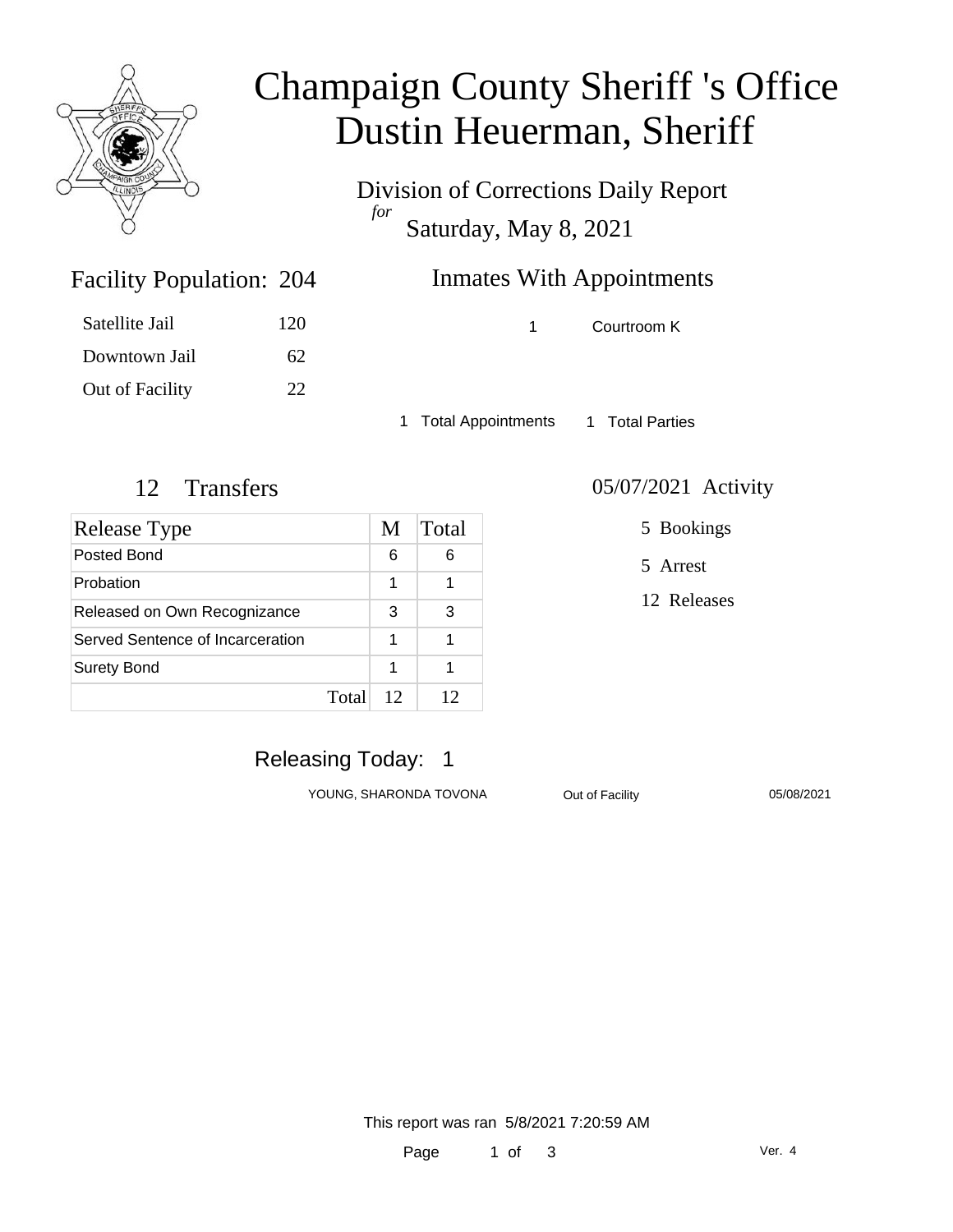

# Champaign County Sheriff 's Office Dustin Heuerman, Sheriff

Division of Corrections Daily Report *for* Saturday, May 8, 2021

#### Custody Status Count

- Electronic Home Dentention 21
	- Felony Arraignment 2
	- Felony Pre-Sentence 6
	- Felony Pre-Sentence DUI 1
		- Felony Pre-Trial 117
	- Felony Sentenced CCSO 3
	- Felony Sentenced IDOC 33
		- Hold Other 2
		- Hold Sentenced IDOC 2
		- Misdemeanor Pre-Trial 4
			- Petition to Revoke 2
			- Remanded to DHS 9
				- Traffic Other 1
	- Traffic Sentenced CCSO 1
		- Total 204

This report was ran 5/8/2021 7:20:59 AM